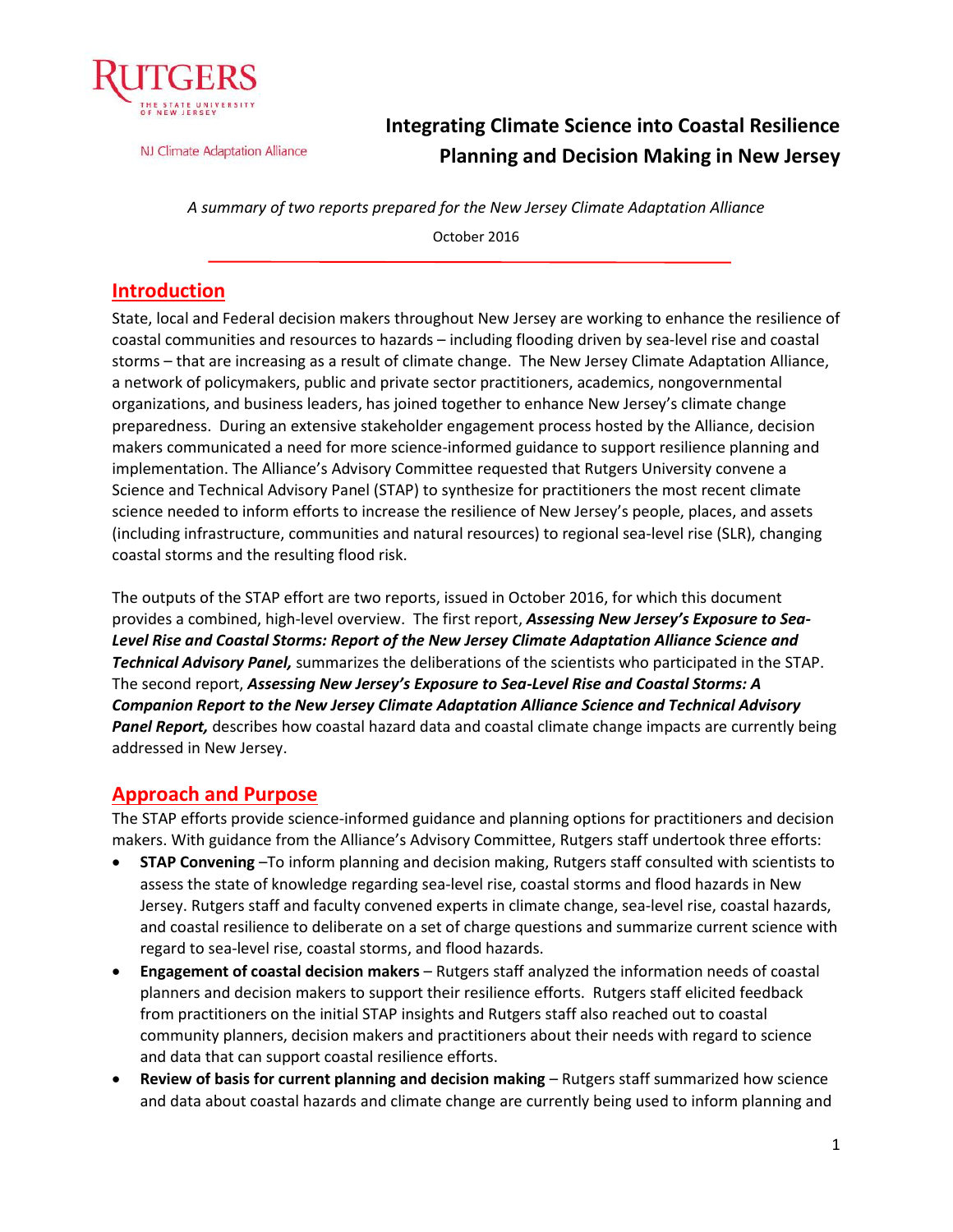decision making that affects coastal communities and assets. They consulted with practitioners to understand the science and data that are currently being used to inform local coastal resilience decision making. Rutgers staff also reviewed current Federal, State, and local authoritative documents and conducted interviews with State decision makers to assess the state of current use of science and data as the basis for planning and decision making in New Jersey.

### **Outcomes**

The two full reports provide a more comprehensive and detailed descriptions of important issues summarized below.

*Sea-Level Rise Magnitude* - The STAP report identifies a range of projected sea-level rise estimates for New Jersey, along with the likelihood of those estimates occurring. The table below summarizes the STAP's outcomes regarding projected sea level rise estimates for New Jersey, measured in feet. All values are based on a baseline of the midpoint between 1991-2009. Each column represents a different probability for a sea level rise projection. For example, the "Likely Range" column represents a range between the 17<sup>th</sup> and 83<sup>rd</sup> percentile with 67% being used to show probability. Each row represents a year; two rows are provided for the year 2100 so as to include a low emissions scenario and a high emissions scenario.

|               | <b>Central Estimate</b> | <b>Likely Range</b> | 1-in-20 Chance     | 1-in-200 Chance      | 1-in-1000<br>Chance  |
|---------------|-------------------------|---------------------|--------------------|----------------------|----------------------|
| Year          | 50% probability SLR     | 67% probability SLR | 5% probability SLR | 0.5% probability SLR | 0.1% probability SLR |
|               | meets or exceeds        | is between          | meets or exceeds   | meets or exceeds     | meets or exceeds     |
| 2030          | $0.8$ ft                | $0.6 - 1.0$ ft      | $1.1$ ft           | $1.3$ ft             | $1.5$ ft             |
| 2050          | $1.4$ ft                | $1.0 - 1.8$ ft      | $2.0$ ft           | $2.4$ ft             | $2.8$ ft             |
| 2100          | $2.3$ ft                | $1.7 - 3.1$ ft      | $3.8$ ft           | $5.9$ ft             | $8.3$ ft             |
| Low emissions |                         |                     |                    |                      |                      |
| 2100          |                         |                     |                    |                      |                      |
| High          | $3.4 \text{ ft}$        | $2.4 - 4.5$ ft      | $5.3$ ft           | $7.2$ ft             | 10 <sub>ft</sub>     |
| emissions     |                         |                     |                    |                      |                      |

The STAP "likely range" of sea-level rise estimates is consistent with recent guidance proposed by New York State and the Federal government's sea-level rise estimates for New Jersey developed by an interagency working group, as well as with the assessment of the Intergovernmental Panel on Climate Change's Fifth Assessment Report.

The STAP encourages practitioners to consider the nature of the decision at hand when determining which sea-level rise estimate(s) to incorporate. Practitioners are encouraged to use several sea-level rise estimates in order to capture a variety of possible future outcomes. A focus on the "likely" range may be appropriate when considering decisions where flooding exposures or anticipated damages are limited, such as installation of recreational amenities. For decisions where potential exposures and damages may be significant (such as those related to energy, water or transportation infrastructure projects), or where a population is already vulnerable to stressors that will be further exacerbated by climate change (such as residential neighborhoods juxtaposed with facilities that store hazardous materials or have contaminated soil, either of which could become further mobilized with heavy flooding), the STAP encourages practitioners to consider at least two different likelihood levels - one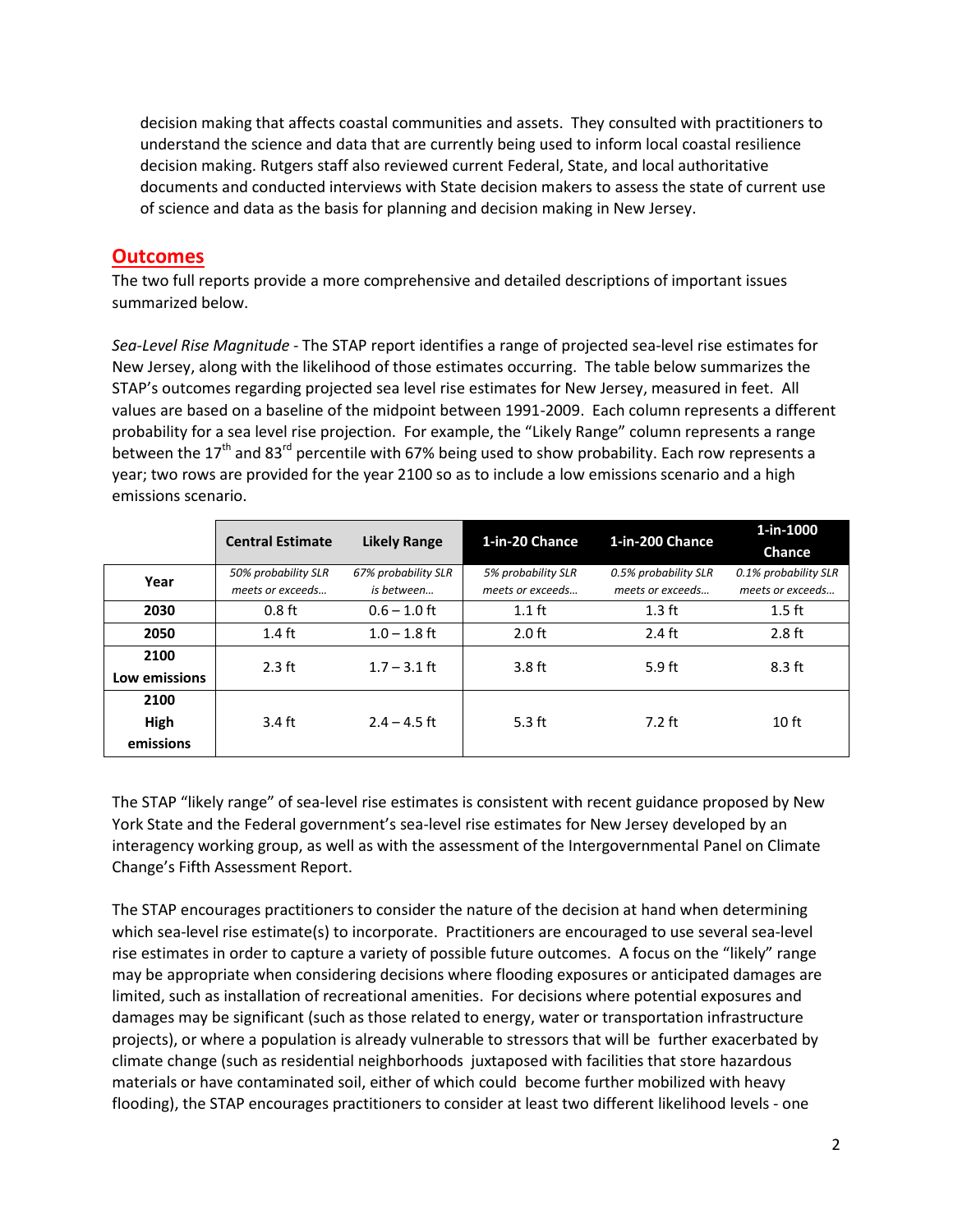within the likely range, and one reflecting a lower-probability but higher consequence. Additionally, for decisions with impacts lasting beyond 2050, the STAP advises practitioners to consider both low and high greenhouse gas emissions futures.

*Sea-Level Rise Rates* – For some decisions, the rate of sea-level rise is as critical a consideration as the magnitude of sea-level rise. For example, rates of sea-level rise have an important impact on the extent to which natural systems, such as marshes, can adapt to changing sea levels. The STAP found that the rate by which sea level rises in coastal New Jersey over the period of 2010-2030 is likely to be 2–4 inches per decade. The STAP also concluded that, after 2030, changes in the rate of sea level rise depend on future greenhouse gas emissions. The full STAP report provides full probability distributions of post-2030 rates of sea-level rise under two greenhouse gas emissions scenarios.

*Coastal Storms* - By increasing the baseline for flooding, higher sea levels will increase the impact of coastal storms on New Jersey. Changes in the frequency, intensity and tracks of coastal storms may also affect the impact of coastal storms in New Jersey. This is an area of active research. The STAP concluded that, for now, planning and decision making in New Jersey should be guided by the Intergovernmental Panel on Climate Change (IPCC)'s conclusions regarding changes in future storms, including:

- The global frequency of tropical cyclones (i.e., hurricanes) is not likely to increase, while maximum wind speeds are likely to increase;
- Precipitation intensity during tropical cyclones is likely to increase; and
- The global frequency of extratropical cyclones (i.e., nor'easters) is not likely to change substantially; however precipitation associated with winter storms is likely to increase.

*Exposure Assessments* – As mentioned earlier, Rutgers staff convened a set of coastal resilience practitioners to evaluate the practicality of applying the STAP outcomes. Among their many insights, they indicated that, in addition to considering extreme coastal flooding and permanent inundation, exposure assessments should take into account projections that point to areas that are affected by tidal (sometimes referred to as "nuisance" flooding). Based on input from the practitioners, as well as input on the needs of coastal planners and decision makers received by Rutgers staff, the STAP report outlines example methods that practitioners may use to integrate the STAP science outcomes into different planning horizons and risk preferences.

*Current Use of Climate Data and Science* –In addition to engagement of municipal officials and practitioners, Rutgers staff interviewed State agency officials and conducted a literature review to ascertain how sea-level rise and anticipated changes in coastal storms are addressed in practice in coastal regions of New Jersey. Rutgers staff found that there is no uniform approach in New Jersey for addressing coastal climate change impacts at the current time. Local governments can exceed New Jersey building code elevation requirements or the requirements under the National Flood Insurance Program for structures in floodplains; it is estimated by the State of New Jersey that 20 municipalities do have more stringent building elevation ordinances than Federal or State requirements. The Rutgers research found that these more restrictive requirements are motivated by the desire for increased flood protection from current conditions; discounts on insurance rates through the Federal Community Rating System (CRS) program; and in one case, Rutgers staff identified a municipality that did cite sea-level rise as a concern in establishing its local ordinance. At the State level, New Jersey programs generally follow Federal requirements or incorporate national guidance developed by professional societies that establish design standards for structures in floodplains but to date, New Jersey regulatory programs